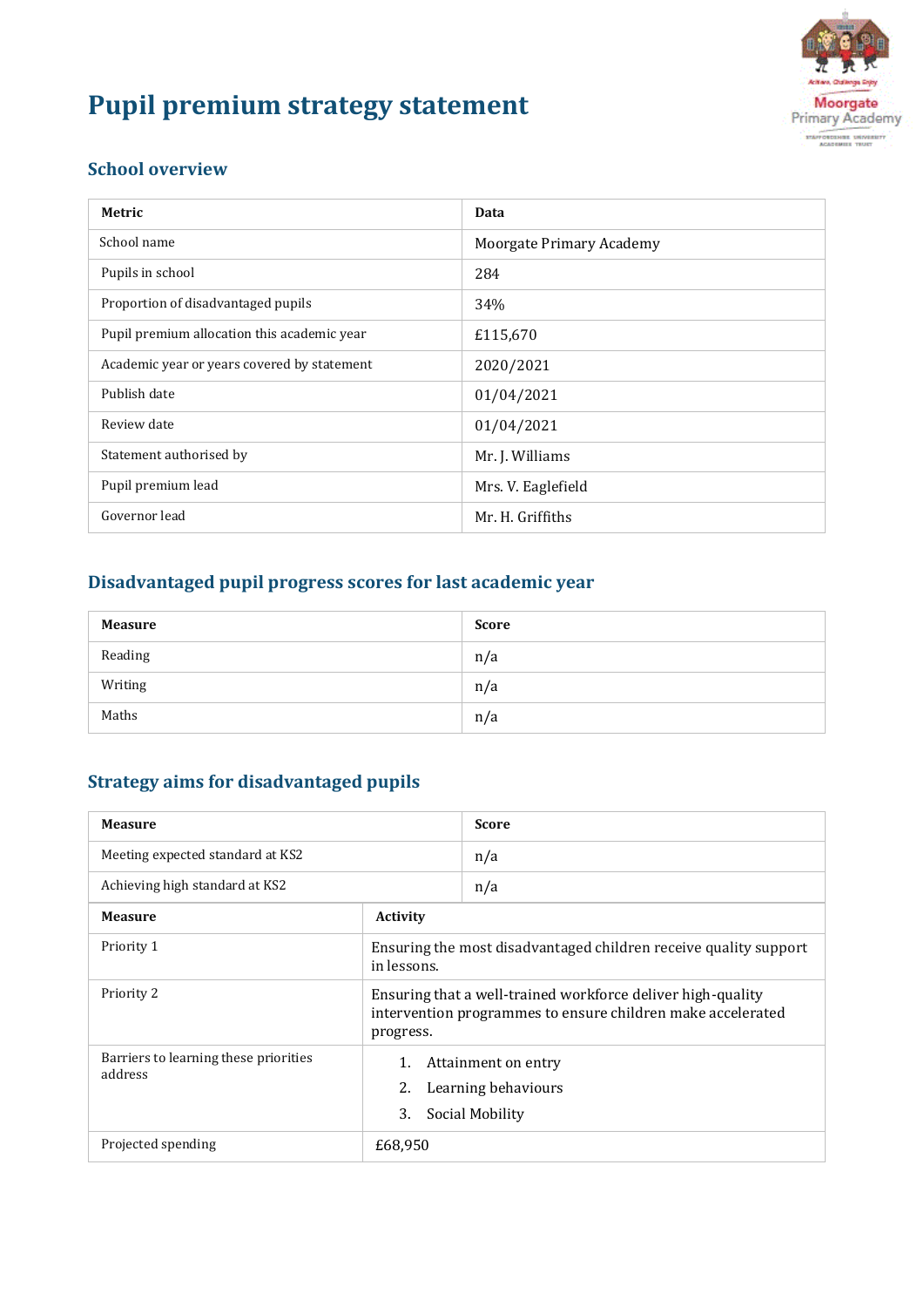#### **Teaching priorities for current academic year**

| Aim                     | <b>Target</b>                                                           | <b>Target date</b> |
|-------------------------|-------------------------------------------------------------------------|--------------------|
| Progress in Reading     | Achieve national average progress scores in KS2                         | Sept. 21           |
| Progress in Writing     | Achieve national average progress scores in KS2                         | Sept. 21           |
| Progress in Mathematics | Achieve national average progress scores in KS2                         | Sept. 21           |
| <b>Phonics</b>          | Achieve national average expected standard in<br><b>PSC</b>             | Sept. 21           |
| Other                   | Improve attendance of disadvantaged pupils to<br>National Average (96%) | Sept. 21           |

**Remember to focus support on disadvantaged pupils reaching the expected standard in phonics check at end of year 1.**

#### **Targeted academic support for current academic year**

| <b>Measure</b>                                   | <b>Activity</b>                                                                                                                                                                                                  |  |  |  |
|--------------------------------------------------|------------------------------------------------------------------------------------------------------------------------------------------------------------------------------------------------------------------|--|--|--|
| Priority 1                                       | Ensure all staff receive quality training on delivering the new<br>Power Maths scheme effectively to ensure better progress for<br>children in Maths (whole school)                                              |  |  |  |
| Priority 2                                       | Ensure all staff in KS1 and Reception receive training on<br>delivering the new Phonics Scheme (Floppy's Phonics) to ensure<br>attainment for Phonics Screening Check is at least in line with<br>National Data. |  |  |  |
| Barriers to learning these priorities<br>address | Attainment on entry<br>Learning behaviours<br>Social Mobility<br>3.                                                                                                                                              |  |  |  |
| Projected spending                               | £5,000                                                                                                                                                                                                           |  |  |  |

#### **Wider strategies for current academic year**

| <b>Measure</b>                                   | <b>Activity</b>                                                                                      |  |  |
|--------------------------------------------------|------------------------------------------------------------------------------------------------------|--|--|
| Priority 1                                       | Providing enrichment activities / resources that children might<br>not otherwise receive.            |  |  |
| Priority 2                                       | Ensuring the attendance of disadvantaged children is at least in<br>line with this group nationally. |  |  |
| Barriers to learning these priorities<br>address | Social mobility<br>Attendance<br>Family partnerships: a.Social and emotional b. Educational<br>3     |  |  |
| Projected spending                               | £46.720                                                                                              |  |  |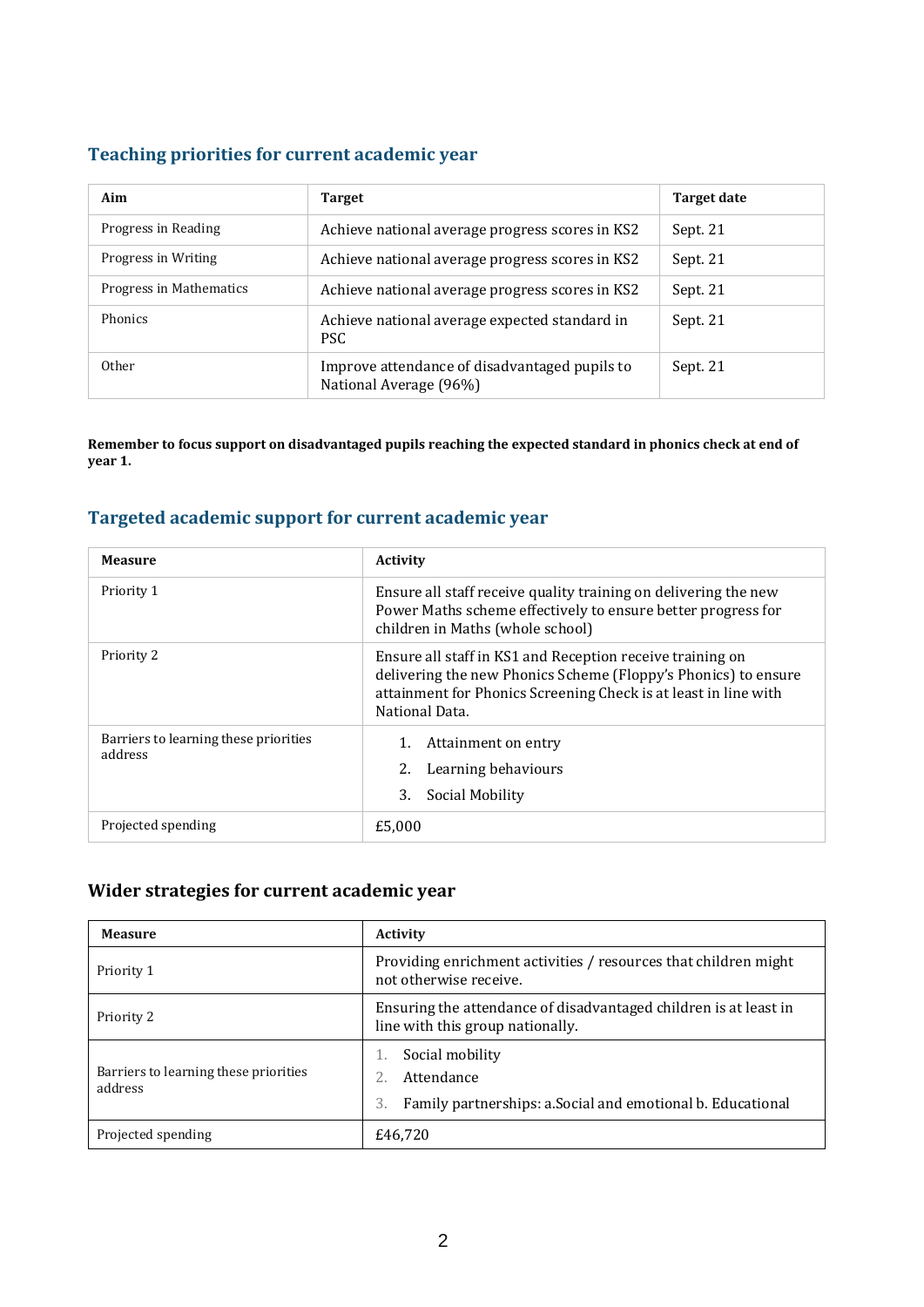# **Monitoring and Implementation**

| Area                                                                                                                                                        | Challenge                                                                                                                                                                                                                          | <b>Mitigating action</b>                                                                                                                                                                |  |  |
|-------------------------------------------------------------------------------------------------------------------------------------------------------------|------------------------------------------------------------------------------------------------------------------------------------------------------------------------------------------------------------------------------------|-----------------------------------------------------------------------------------------------------------------------------------------------------------------------------------------|--|--|
| Ensuring staff are teaching at least in<br>line with their career stage<br>Teaching<br>expectations. Focus on Performance<br>Management and Pupil Progress. |                                                                                                                                                                                                                                    | Staff training is streamlined towards<br>supporting staff with meeting their and<br>the schools key priorities.                                                                         |  |  |
| Targeted support                                                                                                                                            | <b>Ensuring Maths and English leaders</b><br>support staff proportionate to need<br>(data).<br>Ensure that senior leaders<br>(performance managers) meet and<br>review regularly with their teams.                                 | All leaders to receive dedicated<br>leadership time.<br>All core subject leaders to be supported<br>through national and Trust hubs.<br>SLT to regularly review the work of<br>leaders. |  |  |
| Wider strategies                                                                                                                                            | Work of Early Help Leader supporting<br>families with:<br>Attendance<br>Commissioning agencies to<br>$\overline{\phantom{a}}$<br>support mental health and well-<br>being, attendance<br>Running forest schools and Art<br>Therapy | Commissioned support from EWO<br>Relevant raining opportunities in place<br>for EHL<br>Prioritising families for support                                                                |  |  |

## **Review: last year's aims and outcomes**

| Aim         | <b>Outcome</b> * based on progress until March 2020 due to Covid restrictions. |           |              |                       |            |                  |
|-------------|--------------------------------------------------------------------------------|-----------|--------------|-----------------------|------------|------------------|
| Progress in | Ever6 FSM<br>Academic                                                          |           |              |                       |            |                  |
| Reading     | Year                                                                           | Weak      | <b>Below</b> | Expected              | Good       | Very Good        |
|             | Year 1 (45)                                                                    | $5\%$ (1) | $11\%(2)$    | 79% (15)              |            | 5% (1)           |
|             | Year 2 (27)                                                                    |           |              | 86% (6)               | $14\%$ (1) |                  |
|             | Year 3 (37)                                                                    |           | 13% (2)      | 75% (12)              | $6\%$ (1)  | 6% (1)           |
|             | Year $4(40)$                                                                   |           | $8\%$ (1)    | 69% (9)               | $23\%$ (3) |                  |
|             | Year $5(41)$                                                                   |           |              | 78% (14)              | 17% (3)    | 6% (1)           |
|             | Year $6(31)$                                                                   |           |              | 75% (12)              | 25% (4)    |                  |
|             | <b>Total (221)</b>                                                             | 1% (1)    | 6% (5)       | 76% (68)              | 13% (12)   | 3% (3)           |
| Progress in | in place to address this the next academic year.                               |           |              |                       |            |                  |
| Writing     | Academic<br>Year                                                               | Weak      | <b>Below</b> | Ever6 FSM<br>Expected | Good       | <b>Very Good</b> |
|             | Year 1 (45)                                                                    | 5% (1)    | 16% (3)      | 68% (13)              | $11\%(2)$  |                  |
|             | Year 2 (27)                                                                    |           |              | 100% (7)              |            |                  |
|             | Year 3 (37)                                                                    |           | 6% (1)       | 50% (8)               | 38% (6)    | $6\%$ (1)        |
|             | Year $4(40)$                                                                   |           |              | 85% (11)              | $8\%$ (1)  | $8\%$ (1)        |
|             | Year 5 (41)                                                                    |           | 17% (3)      | 50% (9)               | 22% (4)    | $11\%(2)$        |
|             | Year $6(31)$                                                                   |           |              | 81% (13)              | 19% (3)    |                  |
|             |                                                                                | 1% (1)    |              |                       |            |                  |
|             | <b>Total (221)</b>                                                             |           | 8% (7)       | 69% (61)              | 18% (16)   | 4% (4)           |